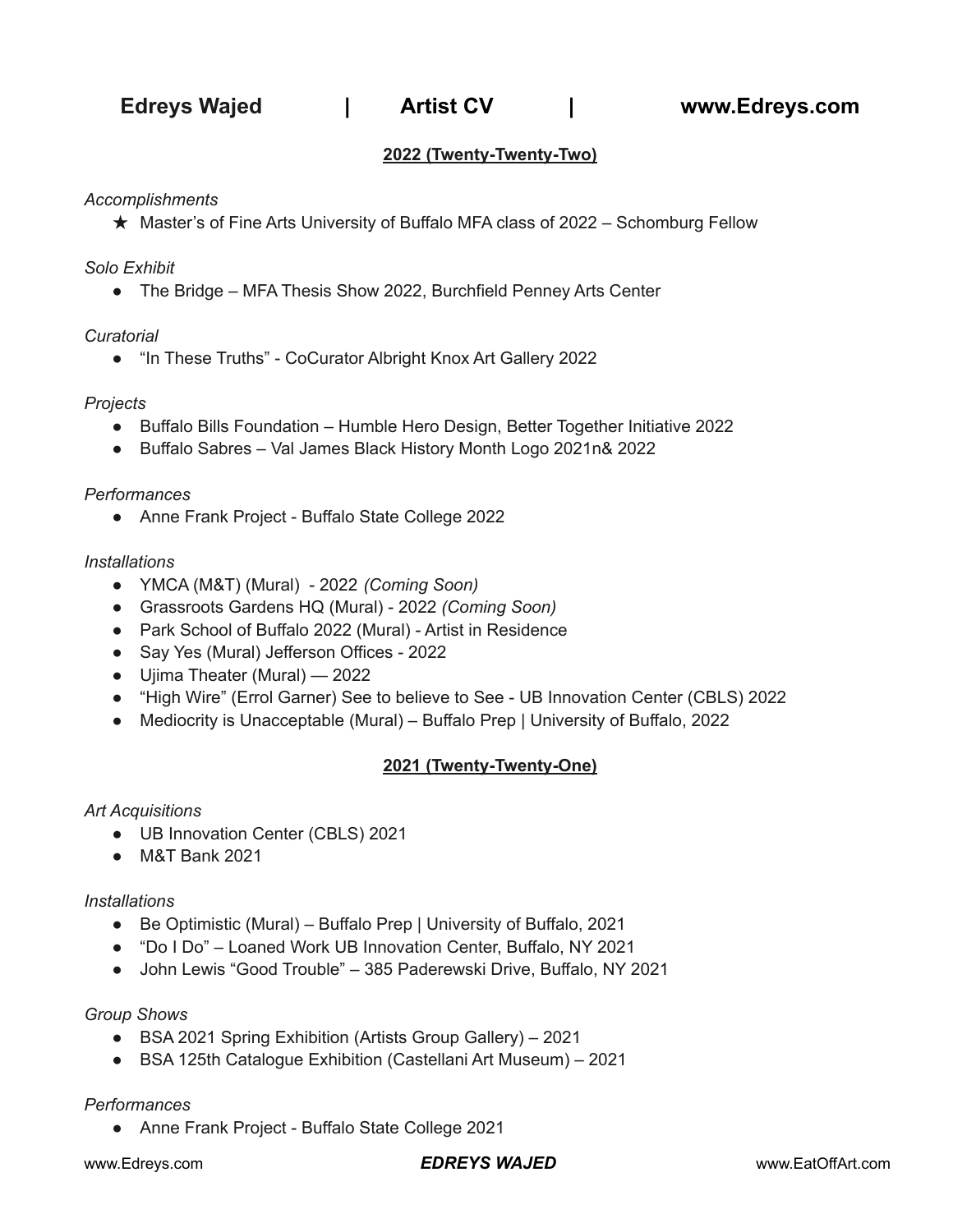# **2020 (Twenty-Twenty)**

# *Accomplishments*

- $\star$  UB MFA class of 2022 Schomburg Fellow
- ★ Nominated Artist of the Year award for ASI of WNY Spark Awards

## *Solo Exhibit*

● Wish You Were Here – *Buffalo Arts Studio* 2020

## *Curatorial*

● #Hampered – a Quarantined Virtual Installation – March-April 2020

## *Installations*

- Grover Washington, Jr M&T Bank | 3037 Bailey Avenue, Buffalo, NY 2020
- Love Black... AK Public Art Initiative | 712 Main Street, Buffalo, NY 2020
- Check out my Melody Installation *"Do I Do"*, 1120 Projects 2020
- Check out my Melody Installation *"Time Travelin'"*, 1120 Projects 2020
- Peace Please Project | Projection Installation in collaboration with Projex, Peace Bridge 2020
- Black Lives Mattter | Projection Installation in collaboration with Projex, W.Utica@Elmwood 2020
- Canisius College Sesquicentennial Mural Old Main Building January 2020

## *Group Shows*

- Starlight Studios Co-Artifact 2020 August 2020
- Mid-Summer Drawing Rally (Virtual) Hallwalls Contemporary Arts Center July 2020
- Mid-Winter Drawing Rally Hallwalls Contemporary Arts Center February 2020

## *Performances*

- "Black Women are My Superheroes" Project, Collaboration, Installation August 2020
- Burchfield Penney Live Painting M&T 2nd Friday July 10, 2020
- "Not for Sale" Performance, Poetry, Videography by Edreys | Viral Post, June 2020
- WEEKLY Quarantine LIVE Painting Happy Hour March, April, May, June 2020

## *Speaking Engagements*

- Behind the KNVS w/ Aitina Fareed-Cooke June 2020
- Wakanda Alliance Guest Speaker June 2020
- DIY with Dana Saylor- Interview April 2020
- Kickin' It with Al Interview March 2020
- Park School of Buffalo Guest Artist and Speaker February 2020
- Westminster Charter School Speaker February 2020
- Tapestry Charter High School "Live Drawing" "Love Light in Flight"- February 2020
- Buffalo State College Guest Artist and Speaker February 2020
- St. Joseph Collegiate High School Speaker February 2020
- West Seneca East High School "Live Drawing" "Check the Rhyme" February 2020
- Explore Buffalo Winter [Speaker](https://youtu.be/BQHK9QYxikQ) Series February 2020
- Charter School of Inquiry Speaker January 2020
- IMAGINE Greater Buffalo [Lecture](https://youtu.be/6_ZQXhCLClo) January 2020 (Audio Only [Version\)](https://archive.org/details/1604060187)

# **2019 (Twenty-Ninteen)**

## www.Edreys.com *EDREYS WAJED* www.EatOffArt.com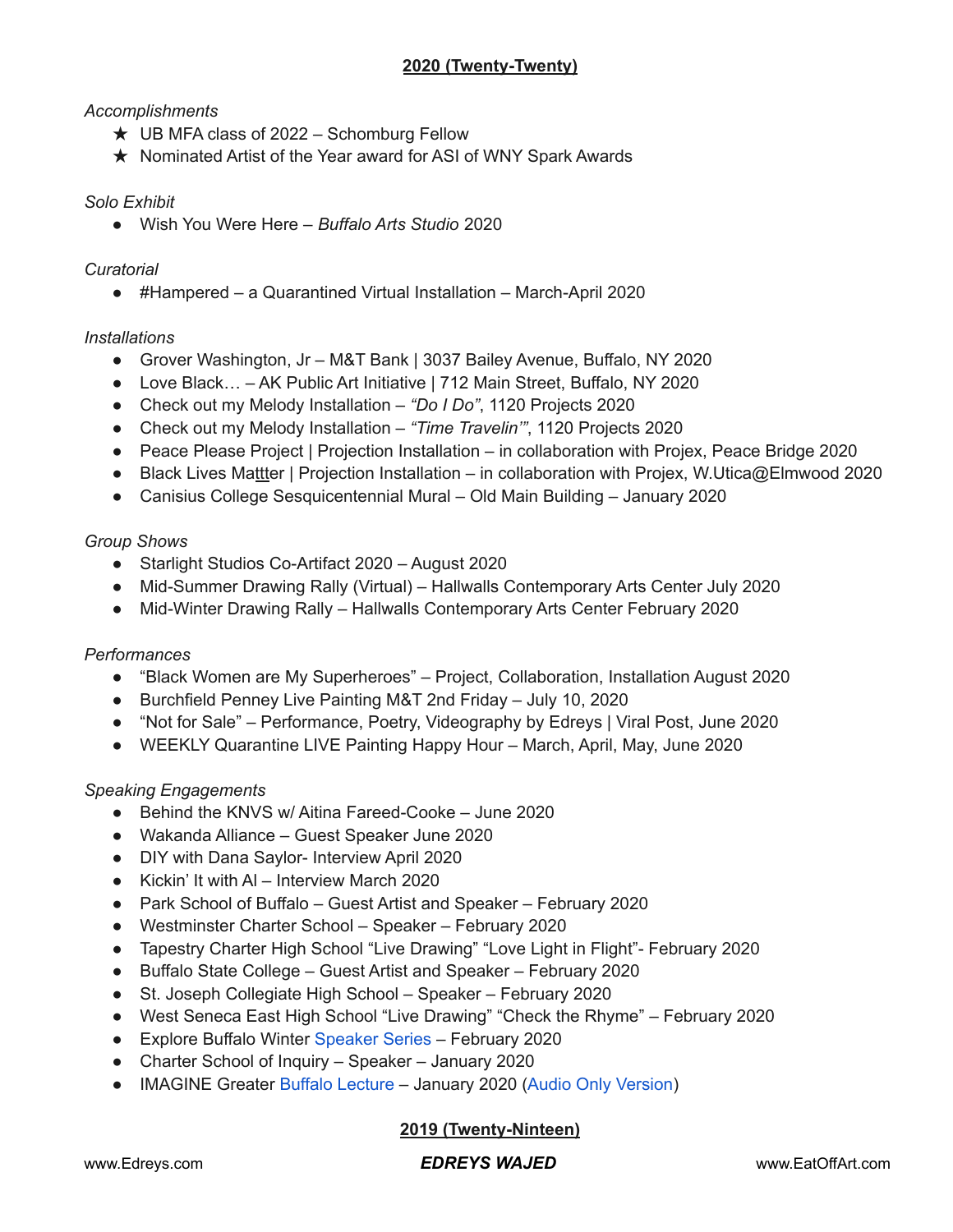### *Accomplishments*

- ★ Artie Award nominee for *Best New Original Play: The Sidewalk Stageplay*
- $\star$  Mayor's Black History Award City of Buffalo, NY
- ★ Trailblazers Award Canisius College

#### *Solo Exhibits*

- PLAYLIST *– Flight Gallery (Buffalo, NY) 2019*
- Private Showing Garret Club (Buffalo, NY) 2019
- Check Out My Melody –Argus Gallery (Buffalo, NY) 2019

#### *Art Acquisitions*

- Burchfield Penney Arts Center *2019*
- Roswell Park Institute "Art Heals" Gallery 2019

#### *Installations*

- Niagara Street Tesla Mural (Pineapple Co.) Hired Artist National Grid Building 2019
- John 'Spider' Martin Niagara Falls National Heritage Area Mural Project 2019
- Love Wins | Projection Installation in collaboration with Projex, Silo City 2019
- Silo Summer Readings Just Literary Buffalo, Live painting; Silo City
- Beacons Digital Portraits, Niagara Falls Underground Railroad museum
- Beverly Gray Portrait Installation; Beverly Gray Business Exchange Center

#### *Commissions*

- "Home Sweet Home" painting for Acropolis Restaurant, Buffalo, NY December 2019
- MIRABO Press Limited Art Collectors Print Series *November-December 2019*
- Empress Amina Afro-Futurism portrait November 2019
- Goodness Gracious, *Cover Art* Poetry Chapbook by Nicholas Molbert Foundlings Press
- Ode to Joy Tipico & Buffalo String Works Benefit Poster 2019
- Lil' Melonae, *John Coltrane digital portrait for promotional web, mailing and poster –* The Burchfield Penney Art Center and Pappy Martin Legacy Jazz Concert Series 2019
- Pappy Martin *Portrait Commemorative Art* for promotion online, mailing, banners, tees, etc. Pappy Martin Legacy Masten Jazz Festival 2019

#### *Group Shows*

- Buffalo Arts Studio Members Show November 2019
- Hallwalls Contemporary Arts Center Members Show July 2019
- Mid-Summer Drawing Rally Hallwalls Contemporary Arts Center July 2019
- Contemporary Portraiture Burchfield Penney Arts Center March 2019

#### *Literary Works*

- [Buffalo](https://vimeo.com/332335053) by Bike Narrator & Co-writer; GoBike | Reddy Bike 2019
- The Sidewalk Stageplay Creator, Producer, Co-writer & Actor; Paul Robeson Theater 2019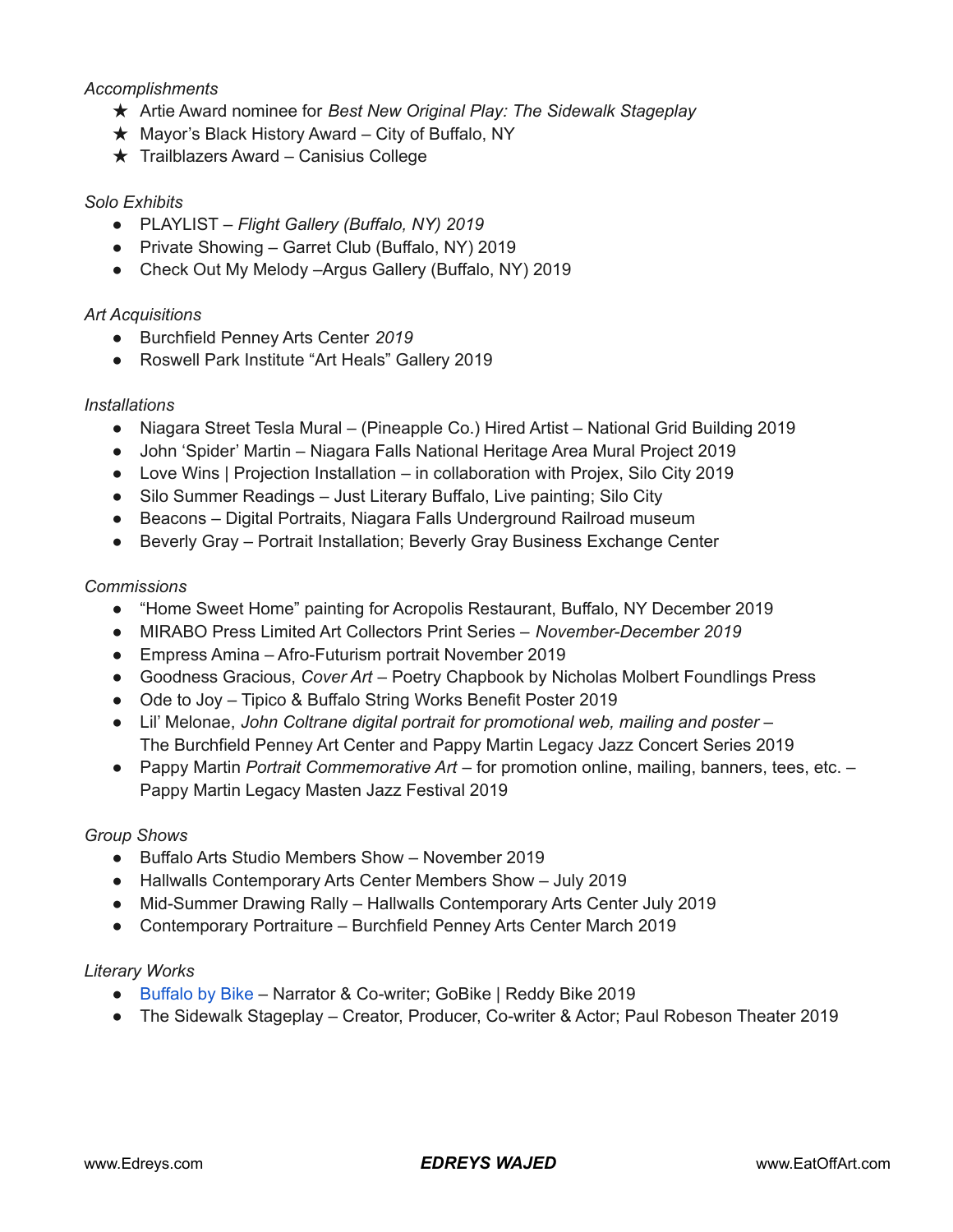## *Speaking Engagements*

- Nardin High School Artist visit and presentation December 2019
- Starpoint Academy Artist visit, lecture and group workshop November 2019
- ASI WNY Panel Discussion October 2019
- TedX Buffalo Host October 2019
- Alfred University Guest Artist and Speaker October 2019
- Starpoint High School Guest Artist and Speaker October 2019
- Young Men of Color: Art as [Inspiration](https://youtu.be/oLwXL9X5Zio) WNED|WBFO 2019
- Show Me your [Melody](https://youtu.be/UKxXjkW6MTA) *Rise Collaborative*, Interview 2019
- Nichols Diversity Conference Speaker/Workshop 2019
- [Buffaloah.org](https://buffaloah.com/a/archs/wajed/wajed.html) Various Interviews, Art reviews and Articles

## **2018 (Twenty-Eighteen)**

### *Accomplishments*

- ★ Honored by HOME at 55th Annual Dinner Housing Opportunities Made Equal Freedom Wall Artists: Edreys Wajed, Chuck Tingley, Julia Bottoms and John Baker
- ★ Herculean Father of the Year Award Buffalo United Front

**Installations** 

● Tri-Mania – The Brew Room (Buffalo, NY) 2018

### Group Shows

- Buffalo Arts Studio Members Show November 2018
- Mid-Winter Drawing Rally 2018 Hallwalls Contemporary Arts Center 2018
- Mid-Summer Drawing Rally 2018 Hallwalls Contemporary Arts Center 2018
- WNY Urban Arts Collective 2018 Annual Exhibit Main Street Gallery March 2018
- Merging Mediums (ASI-Art Services Initiative of WNY) Main Street Gallery March 2018
- Buffalo State Alumni Artists Works from Gerald Mead Collection February 2018

#### Literary Works

● *[Acapella](https://www.amazon.com/cappella-Written-Poetry-Edreys-Wajed/dp/1981256849)* Poetry Book – Poetry *Self-Published* Available on Amazon.com 2018

## Speaking Engagements

- TedX Buffalo Host 2018
- [Breaking](https://www.breakingbarriersbuffalo.org/post/breaking-barriers-podcast-episode-10-feat-edreys-wajed) Barriers Podcast 2018
- TedX [Elmwood](https://youtu.be/gn_1Wgj8Y5Q) Franklin School Speaker 2018
- Igniting Creativity: Local Artists Inspire WNY [Classrooms](https://www.albrightknox.org/art/exhibitions/igniting-creativity-local-artists-inspire-wny-classrooms) November 2018

# **2017 (Twenty-Seventeen)**

## Accomplishments

★ Honored by Buffalo State and UB Black Student Union Gala – Freedom Wall Artists: Edreys Wajed, Chuck Tingley, Julia Bottoms and John Baker

Solo Exhibits

● White Lines Matter – Western New York Book Arts Center (Buffalo, NY) 2017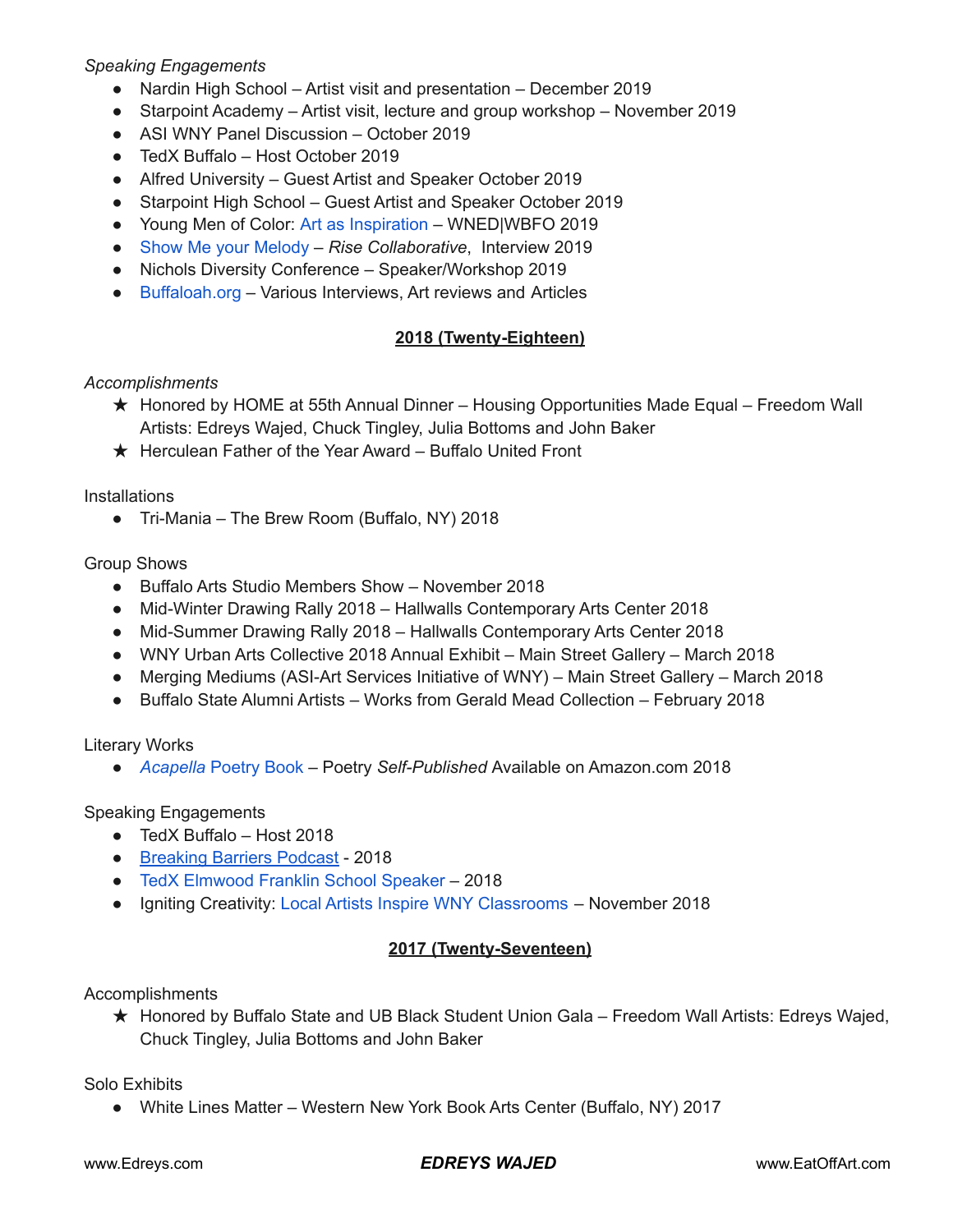**Installations** 

- Freedom Wall Albright Knox Art Gallery Public Works (Corner of Michigan Ave Avenue and Ferry Street, Buffalo, New York) 2017
- The Protector of Dreams Collaboration with Team Razor Wire for Bailey fights blight. Two murals were installed at the corners of Bailey Avenue and East Amherst Street. Buffalo, New York 2017
- Where Opportunity Meets Skill– Upton Hall Buffalo State College. Sponsored by the Dr. Margaret E. Bacon Visiting Visual Artists Series Fund. Buffalo, New York 2017

Group Shows

- Beyond the Wall (Resource:Art) The Buffalo Center for Arts & Technology November 2017
- Sugatory Sweetening our Existence ArtReach of WNY November 2017

Speaking Engagements

- TedX Buffalo Host 2017
- Yeah! [Buffalo](https://yeahbuffalo.com/edreys-wajed/) #48 People, Places & Things 2017

# **2016 (Twenty-Sixteen)**

Speaking Engagements

● Creative [Mornings](https://creativemornings.com/talks/edreys-wajed) Buffalo – 2016

## **Prior to 2015 (Twenty-Fifteen)**

### *Solo Exhibits*

• One Who Masters the Pen – Gallery 51 (Buffalo, NY) 2006

## *Group Shows*

- Image and Identity IV Featured artist with wife (Alexa Joan) Artspace 2014
- Visions of Greater Buffalo CEPA Gallery 2012
- No Boundaries: New Expressions in Black Art Baobab Cultural Center February 2011
- Music Is Art Live (MIA Live -Featured artist) UB Center for the Arts 2007
- Arts Council Annual Members Show (2 pieces) 2007

## *Speaking Engagements/Interviews*

- Schools K-8 Motivational and Inspiration Speaking
- Various Artist Talks

## *Other Accomplishments*

- 2011: Featured artist for UB on the Green
	- Special Guest Performer for "Musicians Wanted" at Google/YouTube HQ NYC
	- Storyboard, Creative Director and Co-Director for 7-Minute film short "Run"
	- Homepage Feature Artist on YouTube "Just Doin' It" video (400K+ views)
	- Homepage Feature Artist on YouTube "Run" video (currently at 500K+ views)
	- Signed as artist to Neon Entertainment (Exclusive College Tours Booking)
- 2010: ARTVOICE: Best of Buffalo Best Hip Hop Act